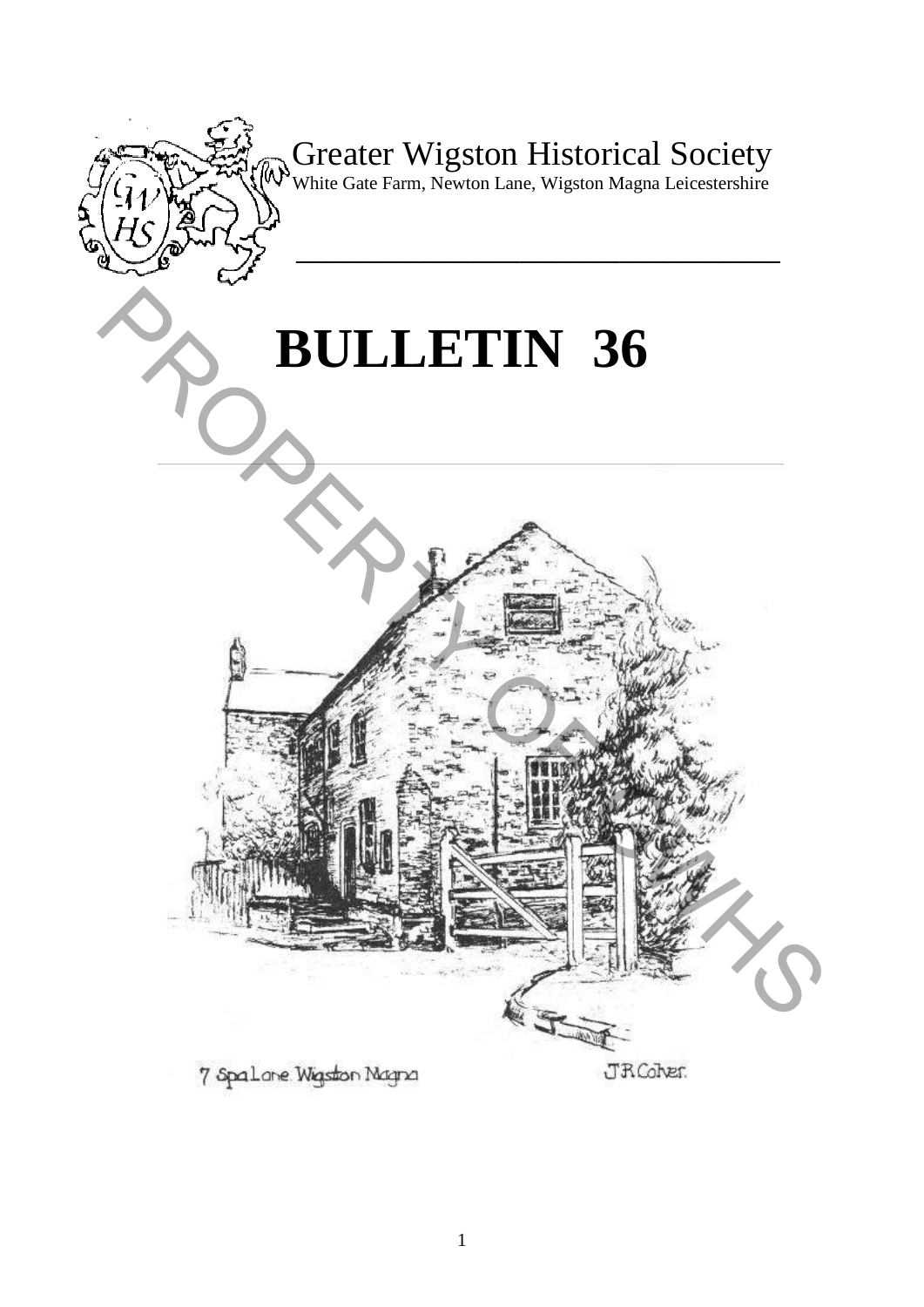# **PROGRAMME OF MEETINGS JUNE 1993 To FEBRUARY 1994**

# **Wednesday 16th June 1993**

Visit to Ashley Church, Northants - buffet meal at George Inn, Ashley. Coach from Wigston Liberal Club Car Park, meet 6.45p.m.

# **Wednesday 18th August 1993**

Museums Without Walls - Mr. T. Schadla-Hall (Head of Leics. Museums). 7.30p.m. Wigston Liberal Club.

# **Wednesday 15th September 1993**

Deep Sea Fishing - Mr. T.G. Dentith (Royal Nat. Mission of D.S. Fishermen). 7.30p.m. Wigston Liberal Club.

# **Wednesday 20th October 1993**

Leicester Through The Ages - Mr. J. Banner. 7.30p.m. Wigston Liberal Club.

# **Wednesday 17th November 1993**

India's Golden Triangle (Delhi, Japur & Taj Mahal) - Mr. G.L. Jackson. 7.30p.m. Wigston Liberal Club.

# *\*Tuesday 14th December 1993*

Christmas Party. 7.30p.m. Wigston Liberal Club, large room downstairs.

# **Wednesday 19th January 1994**

Farm Buildings - Mr. D. Smith. 7.30p.m. Wigston Liberal Club.

# **Wednesday 16th February 1994**

A.G.M. plus 4 speakers (some members) all on their family history research. 7.30p.m. Wigston Liberal Club.

\*Please note the Christmas Party is on a Tuesday. The large room at the Liberal Club not being available on our usual meeting date.

The Bulletin is published three times a year on 1st February, June and October. Articles etc. (which are always welcome) should be submitted to either of the Joint Editors three clear weeks before publication date please.

# **Joint Editors**

Mrs. Chris Smart, 48 Evington Valley Road, Leicester. Mrs. Tricia Berry, 7 Wensleydale Road, Wigston.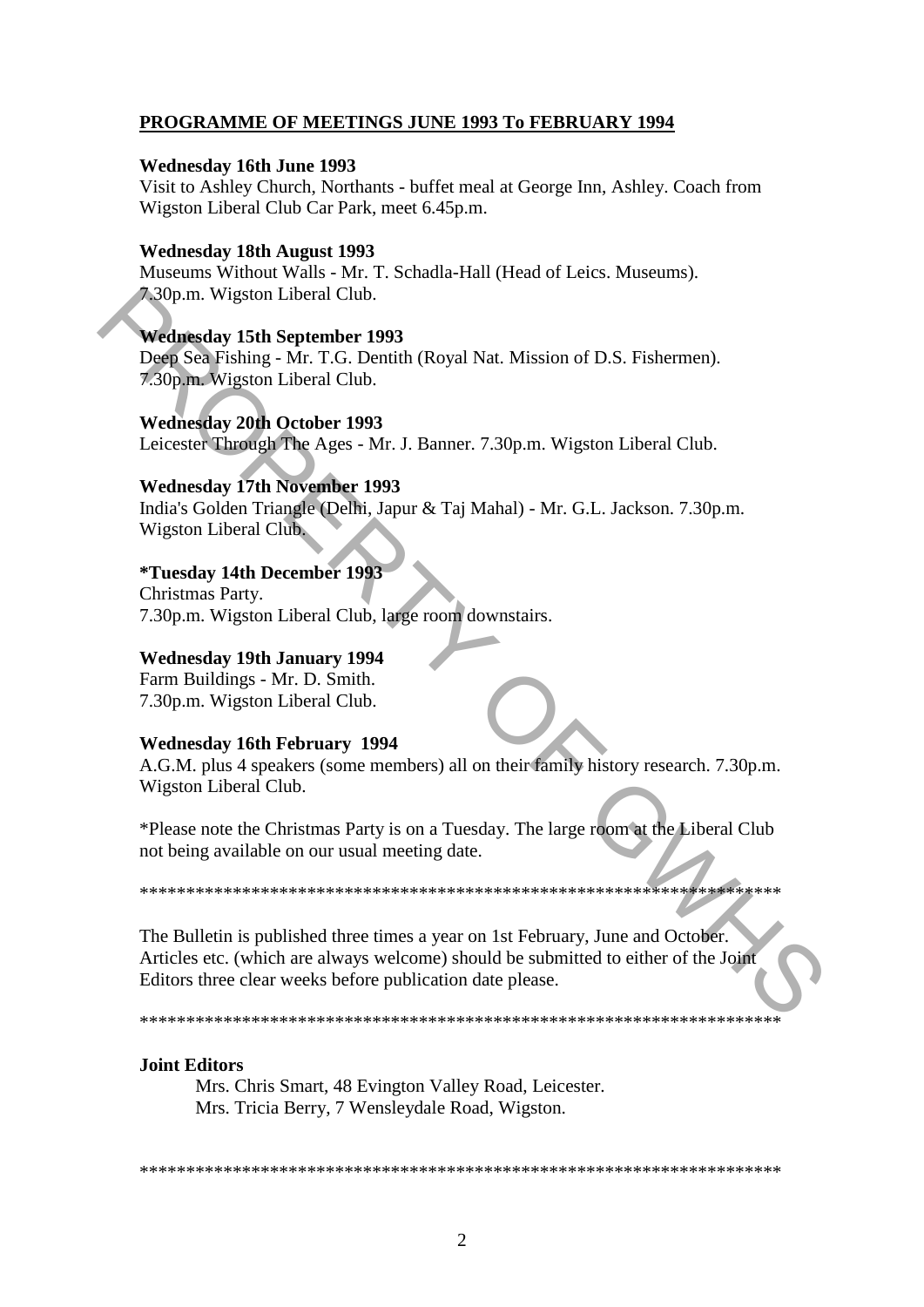# **FRONT COVER DRAWING**

Jim Colver's drawing for the front cover features No: 7, Spa Lane, Wigston. This interesting Georgian building was at one time part of the neighbouring house known as The Chestnuts, No: 9, Spa Lane. It was the farmhouse for Upper Farm which was approached through the gateway which still exists to the side of the property. The curved shape of the wall and the stone curb at the base were to prevent farm wagons cutting the corner and causing damage to the brickwork.

The last resident to occupy the whole house was Mr. Arthur Lee, the Managing Director, of Two Steeples Ltd., hosiery factory. During the last war the A.R.P. made use of the downstairs part of No: 7 as their headquarters. The house was divided into two dwellings in 1941.

A much more detailed account of the history of this building was published in Bulletin 21, dated June 1988.

# **SUBSCRIPTIONS**

Members are reminded that subscriptions became due at the A.G.M. in February. Anyone who has not yet paid for the year but wishes to retain their membership is asked to forward their cheque to the treasurer, Mr. B. Bilson, 23 Thirlmere Road, Wigston a.s.a.p. The rates are the same as last year i.e. £5 00 full and £3 00 concessionary.

# **HERITAGE FORTNIGHT**

During the last two weeks of January an exhibition of local history was held in the picture gallery at Whitegate Farm. Many fascinating photographs, books, maps and artefacts relating to Wigston's past were on display together with the Transactions and booklets produced by the Society and family trees of the Marlow and Forryan families, the painstaking work of John Marlow of Stockton-on-Tees and Society member, Mike Forryan.

The whole event was manned by members who willingly gave up their spare time. It was declared a great success with many local people not involved with the Society being tempted to come along. One of the results of this was a new branch being added to the Forryan 'Tree'.

On the final Friday an Antiques Roadshow type evening was organised with experts from Leicestershire Museums Service giving opinions on a wide range of items brought in by the public.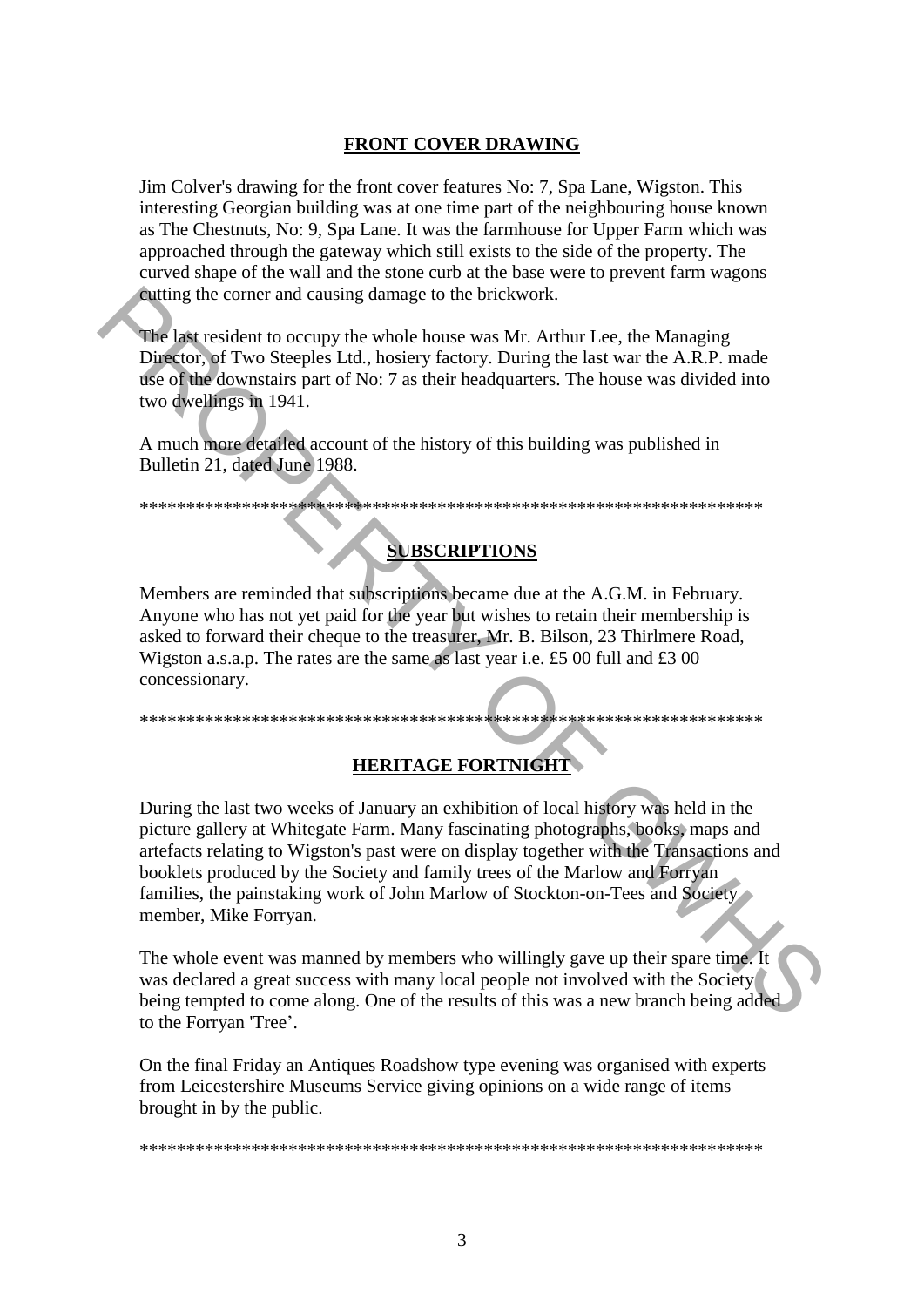# **A ROYAL VISIT**

On 13th May Wigston was much honoured to receive a Royal Visit. H.R.H. Duke of Gloucester arrived to officially open the Record Office newly moved into the converted Board School in Long Street. He was met by the Lord Lieutenant of the County, Mr. Timothy Brookes, and welcomed by Councillors and Officials. The Archivist, Mr. Carl Harrison showed everyone the impressive new facilities. Afterwards the party moved on to visit the Framework Knitters Cottage Museum in Bushloe End. In the presence of the Trustees and the 'Friends' Committee Members, the Curator, Mr. Peter Clowes, gave a conducted tour of the house and workshop.

# **NEW PUBLICATION AB.OUT WIGSTON**

Leicestershire Museums, Arts and Records Service hosted an informal reception at Leicestershire Record Office in Long Street on 18th May to launch their latest publication "One Man's Wigston", Sixty Years' Recollections of Everyday Life in Wigston Magna, by Duncan Lucas.

This 128 page A5 size soft cover book is produced in association with Alan Sutton Publishing Ltd., with a foreword by Steph. Mastoris, the Curator of Market Harborough Museum. It is intended to be the first in a series called Leicestershire Remembered which will recount the memories of people living in different areas of the County.

This lovely book which is mainly about farming and people is bound to be of interest not only to local history enthusiasts but anyone who has lived in Wigston and will remember the characters mentioned. Illustrated with plenty of photographs it can be obtained, price £6 95, from the Record Office.

# **FEBRUARY MEETING**

The Society held its A.G.M. & Members Evening with 45 members present. After apologies for absence the evening commenced with:-

1) The Chairman Edna Taylor reading the minutes of the last A.G.M. There was one amendment when it was explained that the authors of 'For the Record' the book about Long Street Board School, now the Record Office, had actually received £300 towards the printing costs instead of the £700 previously agreed. This was noted and the minutes were then agreed and signed as correct.

2) The Treasurer Brian Bilson explaining the year end accounts. He reported a balance in hand of £823 38. It view of this it was decided to leave the subscriptions unchanged. These are to remain £5 00 and £3 00 concessionary.

3) The Chairman reporting a successful year with membership rising from 67 to 75. The average attendance at meetings being 37. All speakers were enthusiastically received and the summer trips enjoyable and providing a small surplus for the funds. Members were invited to mention if they had any particular interest so that this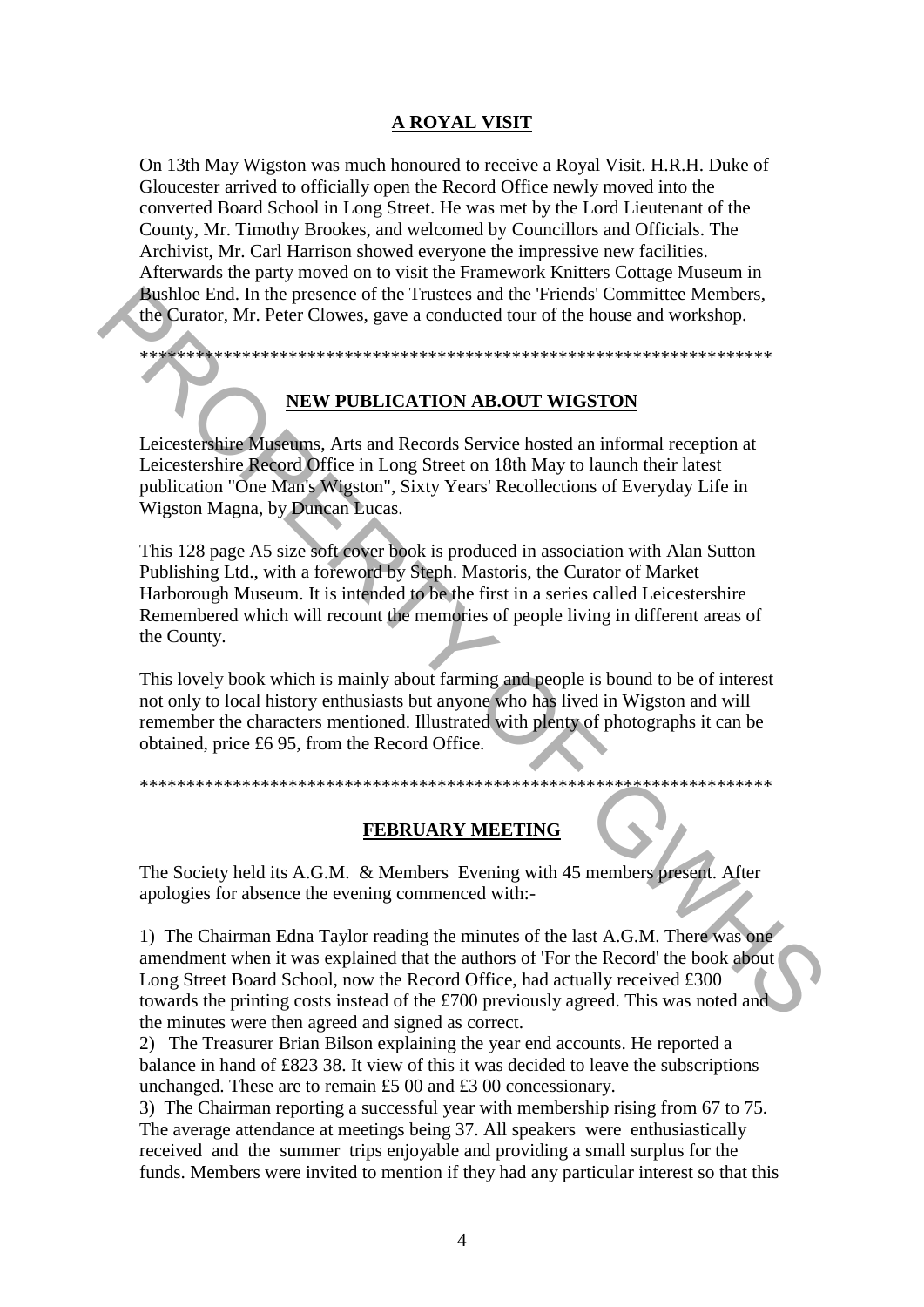could be considered when speakers were chosen. The Committee members were asked to stand up so that new members would know who to speak to on different matters. Meetings are to continue at the Liberal Club with the Christmas Party to be held downstairs in the larger room. The Record Office opened, at last, on 8th February and members were encouraged to visit and view a small display of relevant material relating to the buildings previous use. The Heritage Fortnight and antiques road show type evening held during January at Duncan Lucas's stable yard were noted to have been a great success and to have drawn in a good number of people not at present involved with the Society. The Bulletins continue to be produced three times per year and praise was kindly given for these, the Wigston Who's Who series being especially well received. Members were reminded that subscriptions were due and should be paid at the end of the meeting if possible.

4) The present Officers and Committee being all re-elected unopposed.

The second part of the evening was the usual members spot.

**Bob Wignall** told the story of two brothers from Germany who emigrated to the Isle of Aran and settled in Brodick in the last quarter of the 19th Century. They and their descendants became variously painters, saddlers and shopkeepers as well as doing mail delivery and the transport of passengers. During the 1914-18 war they encountered some suspicion and this led to the odd situation of their being permitted to carry the mail but not to enter the Post Office to collect it. The family still live on the island and run the Aran Transport Co. and a garage.

**Bernard Elliott** spoke of his efforts to obtain the 1891 census returns for Oadby and Wigston. He bought these direct from the Public Record Office with the help of a grant from an Oadby Fund. He has analysed these and already published 'Oadby in 1891' and a similar book on Wigston will follow when he has deciphered the enumerators' handwriting!

**Bill Ward** told us of a notable Wigston resident, John Thomas Proctor, who came to Wigston from Sleaford, Lines, via Leicester c!870. He was a solicitor's clerk and lived at the top of Burgess Street. He was much involved in the weslevan Methodist Chapel, Frederick Street, and was a lay preacher. He was a talented amateur artist in oils and water colour. He produced some minute examples of hand writing, one being the Lord's Prayer written three times on an area the size of an old Id. This led on to the story of how, at the time of the sale of the building in 1988, Bill and a friend found a time capsule bottle from behind the foundation stone laid in 1885 by John Proctor. It contained newspapers of the day and a history he had written which unfortunately was too affected by damp to be understood. Movel with the Society. The Bulletins continue to be produced three times per year.<br> **And praise was kindly given for these, the Wigston Who's Who series being especially<br>
well precived Members were reminded that subscrip** 

The Meeting closed at about 9.45p.m.

\*\*\*\*\*\*\*\*\*\*\*\*\*\*\*\*\*\*\*\*\*\*\*\*\*\*\*\*\*\*\*\*\*\*\*\*\*\*\*\*\*\*\*\*\*\*\*\*\*\*\*\*\*\*\*\*\*\*\*\*\*\*\*\*\*\*\*\*\*

# **MARCH MEETING**

The Society at last managed its planned visit to the new premises of Leicestershire Record Office in Long Street, Wigston. Twice previously the date had to be postponed because of frustrating delays in converting the 1881 former Board School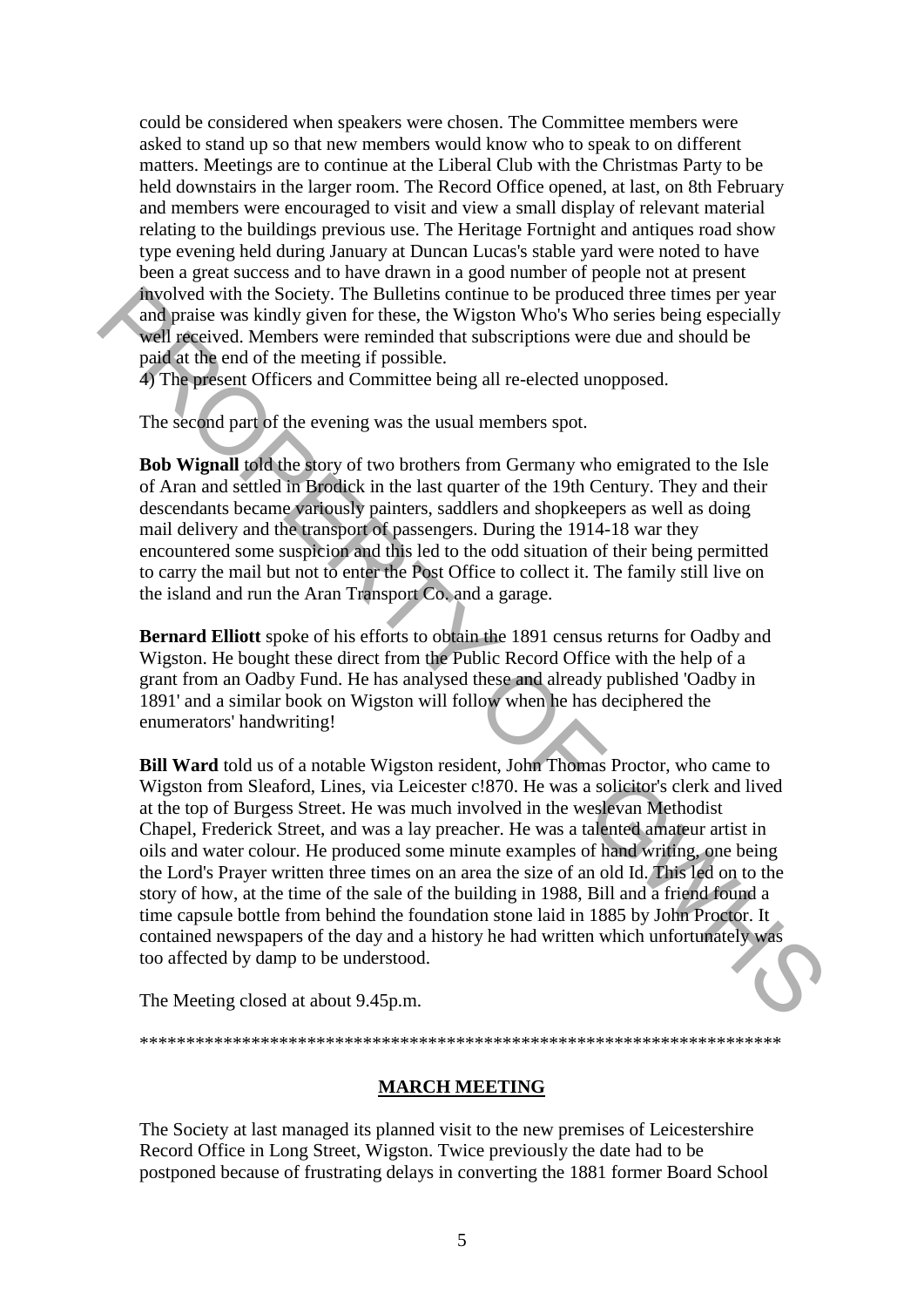to its new function. However the wait proved worthwhile. The architects have managed to retain many original features, and the old and the new blend together very well. Several old boys and girls were heard to voice their approval.

As many as 60 members and friends heard a short talk given by the County Archivist, Mr. Carl Harrison, who introduced Mr. Robin Jenkins, the Keeper of Archives. Mr. Harrison said the move went very smoothly taking 10 weeks  $\&$  1 day to complete. With 5 miles of shelves full of material he likened it to the disruption of moving house multiplied by 100! He outlined the range of items stored - from medieval charters to last years electoral register, and from a workhouse diet sheet to estate plans of Beaumanor. The Office is an appointed Diocesan Record Office and all Leicestershire and Rutland parish registers over 100 years old have to be deposited there.

The work of the staff is to collect material, preserve, conserve, catalogue, and produce and sell publications as well as provide facilities for research.

The group later split into two parties for a tour of the premises. The old school hall is now the No. 1 Search Room. Here are the microfiche and microfilm readers which are used for consulting parish registers, census returns, wills etc., which are mainly for the family history researcher. The No. 2 Search Room, formerly a classroom, is where original material can be ordered and studied. The former art room is now a conservation room and the cooking room a staff rest room. The archives are stored in a huge specially constructed repository in the former playground.

The Chairman, Edna Taylor, thanked Mr. Harrison and his staff for a marvellous evening which ended with a wander round the display of 'Old Wigston' photographs in the reception area. Anyone is welcome to slip in to view these and the various books for sale. These include one on the old school entitled 'For The Record' by the Chairman and Vice Chairman. To use the rest of the Office facilities application must be made for a reader's ticket.

# **APRIL MEETING**

About 40 members heard a very detailed and interesting talk on early jet engines by Brian Bilson. This subject has special relevance in Leicestershire because much of the research was conducted here, though in such secrecy that few people were aware of this at the time.

There were two types of jet engine, both of which worked basically by air being driven in at the front, compressed, mixed with fuel and burned continuously in a combustion chamber. The expanding gases then operated a turbine which drove the compressor and then rushed out of the rear of the engine, propelling the aircraft by pushing it forward, in the same way as the recoil of a rifle. It is based on a principal first observed by Newton that in every action there is an equal and opposite reaction. Jets were desirable because they used less fuel, were lighter in weight, could operate at higher altitudes and were of a simpler construction than the older piston engine with the familiar propeller. Research commenced early in the 20th Century, when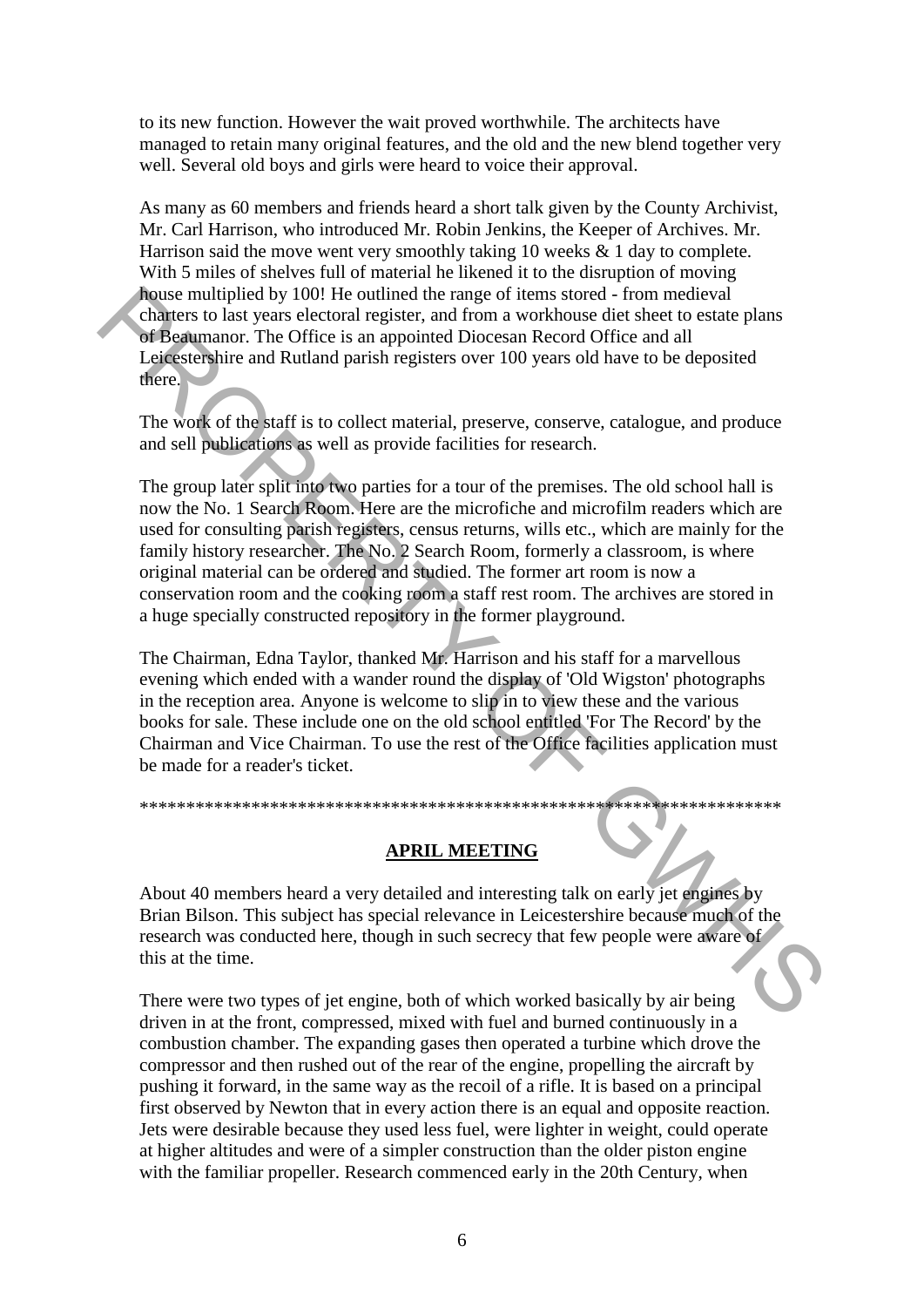France, Italy, Germany, U.S.A., and Britain all experimented independently. Only the German and British versions were successfully developed and it was Sir Frank Whittle who succeeded in designing the first practicable jet engine which flew an aircraft in May 1941. Prior to this achievement there had been many years of hard work and struggle.

Whittle was born in 1907 and in 1923 commenced a technical apprenticeship. In his spare time he designed model aircraft. The top 5 students were offered entry to the R.A.F. Whittle came 6th but because one of the 5 was found to have eyesight problems Whittle was accepted in his place. He went on to Cranwell & then Whittering. He took a mechanical science degree at Cambridge. On 16/1/1930 he took out patent no; 347206 for a jet engine design but received little encouragement from official sources and had to let it lapse.

Later, attitudes changed and the R.A.F. gave .him a year off for research. He managed to attract funds from a small merchant bank, O.T. Faulk & Co, and B.T.H. at Ladywood commissioned the first jet engine. Power Jets began in April 1937. The Company later moved to Lutterworth and in 1942 to G.E.C. at Whetstone. Rolls Royce eventually took over production.

The last Whittle experimental engine WIX is preserved at the Smithsonian Institution in Washington D.C.

Brian was thanked by the Chairman, Edna Taylor, who then reminded members to book their places if they wished to go on the summer trips. The meeting closed at 9.45p.m.

# \*\*\*\*\*\*\*\*\*\*\*\*\*\*\*\*\*\*\*\*\*\*\*\*\*\*\*\*\*\*\*\*\*\*\*\*\*\*\*\*\*\*\*\*\*\*\*\*\*\*\*\*\*\*\*\*\*\*\*\*\*\*\*\*\*\*\*

# **May meeting ...**

On Wednesday the 19th of May the Society travelled by coach to Peckleton to visit Peckleton Church.

We were met outside the church by Celia Davies and Chris Whitby, Chairman of the Friends of Peckleton Church. Once inside the Church, Chris gave us a brief outline of the aims and objectives of the Friends group, some of the problems they had encountered with the 'experts' and details of some of the restoration problems they had met. The church has had major problems with drainage due to its situation on a hillside. The Friends have aimed to restore or conserve those items excluded by the P.C.C. **PAAT:** Whittee can be the theorem is the free swa found to have eyesign the AF-R when<br>the model in the beam summation of the Swarbond of the Swarbond of the<br>summation of the took a mechanical science degree at Cambridge.

The church has many interesting features, including a Norman font and an Early English piscina both thought to have come from an earlier building. The tower and spire are 15th century and access to the tower is by step ladder. There are six bells given by Thomas Boothby of nearby Tooley Park.

An incised slab of Chellaston alabaster on the north chancel wall shows Thomas Harvey and his two wives this item has just been restored.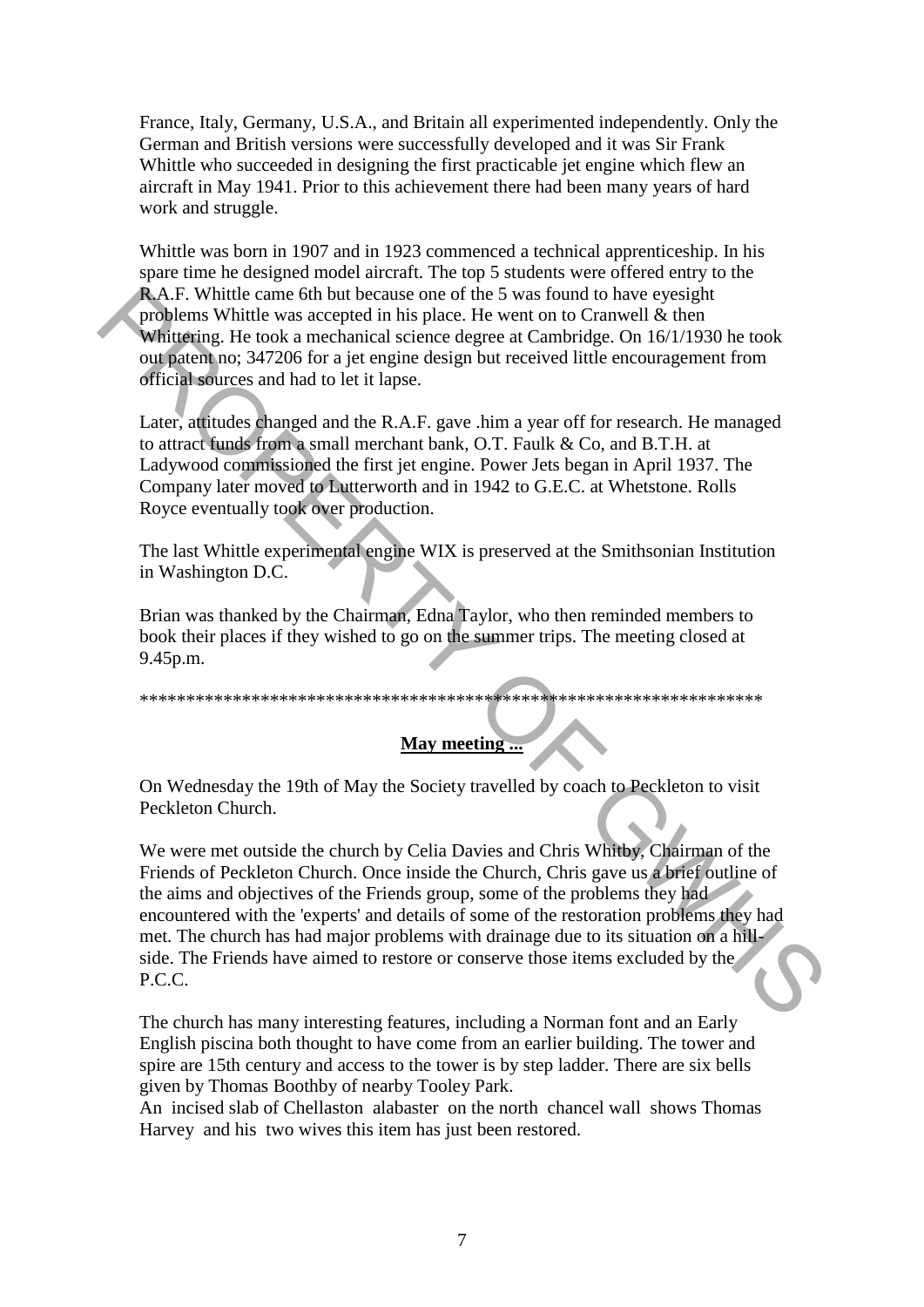The east window is by Kempe, a well-known stained glass artist, it depicts The Resurrection. It is dedicated to the Rev. T.E. Chataway one of Peckleton's rectors and grandfather of the M.P. Christopher Chataway.

On the south chancel wall is a memorial to Robert Chessher a skilled 18th century orthopaedic physician.

After leaving the Church we proceeded by coach to the Village Hall where an appetizing buffet had been spread out for us.

# **THE COST OF MAINTAINING THE POOR IN WIGSTON IN 1803**

| appetizing buffet had been spread out for us.                                                                                                                                                          |           |
|--------------------------------------------------------------------------------------------------------------------------------------------------------------------------------------------------------|-----------|
| This was a most interesting visit and many thanks are due to Doris for arranging it at<br>short notice and to the Friends of Peckleton Church for accommodating us in such a<br>splendid fashion.      |           |
|                                                                                                                                                                                                        |           |
| THE COST OF MAINTAINING THE POOR IN WIGSTON IN 1803                                                                                                                                                    |           |
| The Editors have received, from Brian Bilson, details of the money raised and how it<br>was spent for the benefit of the poor in 1803. We would like to thank him for making<br>these available to us. |           |
| The Abstract which was probably prepared for parliament is transcribed on the<br>following page.                                                                                                       |           |
| The abstract also quotes comparative figures, copied from the returns made under<br>26 Geo. Ill c56 in 1786 and 16 Geo. Ill c40 in 1776                                                                |           |
| Medium average of money annually raised by assessment in the years                                                                                                                                     |           |
| ending Easter 1783, 1784 & 1785                                                                                                                                                                        | £465 28   |
| Money raised by assessment in the year ending Easter 1776                                                                                                                                              | £408 14 4 |
| Medium average expenditure on account of the Poor in the years<br>ending Easter 1783, 1784 & 1785<br>Annual expenditure on account of the Poor, in the year ending Easter 1776                         | £432 5 1  |
|                                                                                                                                                                                                        | £377 14 1 |
|                                                                                                                                                                                                        |           |
|                                                                                                                                                                                                        |           |
|                                                                                                                                                                                                        |           |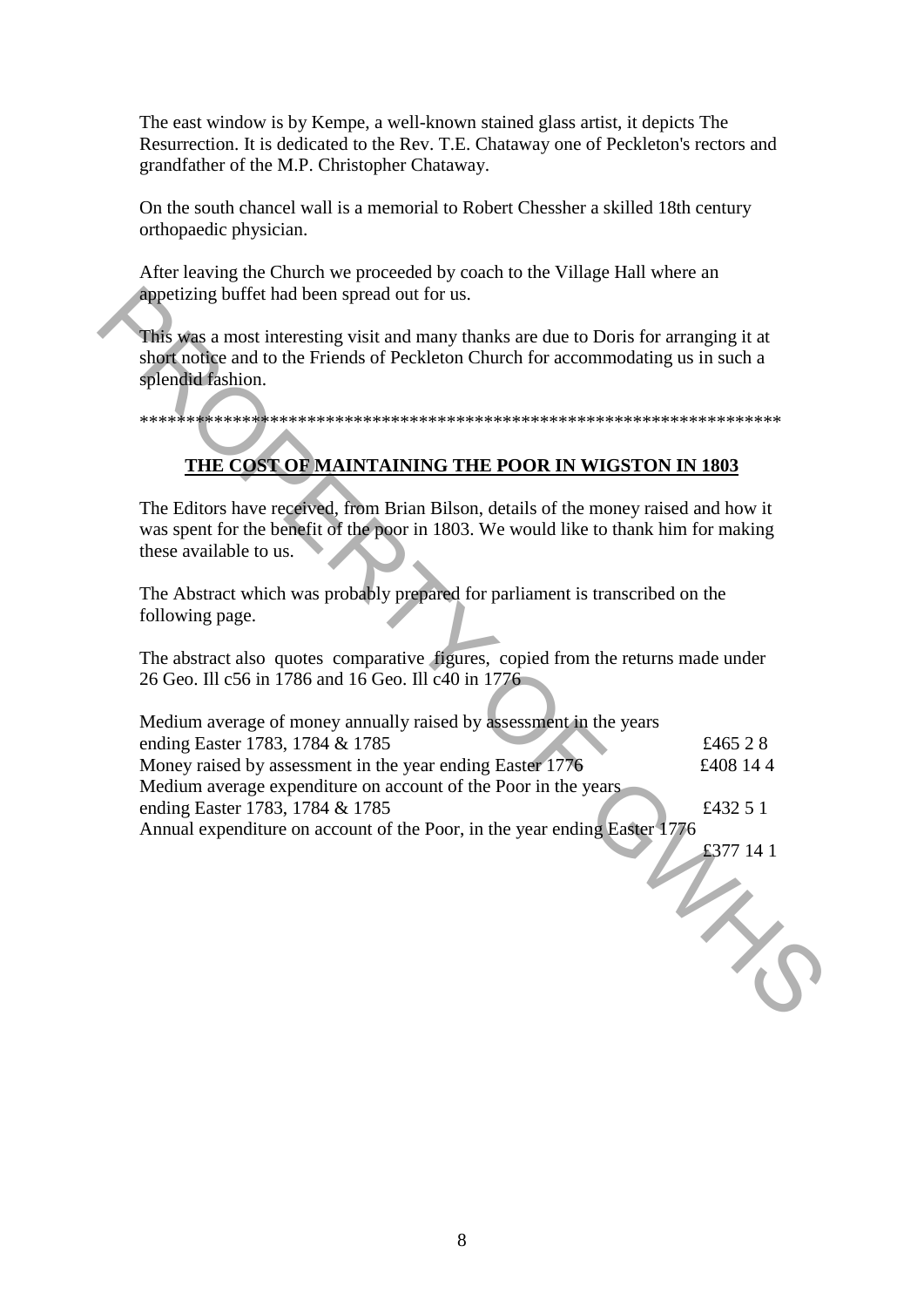| POOR<br>the<br>þ<br>relative to the EXPENSE and MAINTENAMCE<br>1803<br>Ā,<br>III<br>GEO.<br>43<br>ACT of RETURNS<br><b>ABSTR</b>                                                                                                                                           |                |                 |
|----------------------------------------------------------------------------------------------------------------------------------------------------------------------------------------------------------------------------------------------------------------------------|----------------|-----------------|
|                                                                                                                                                                                                                                                                            | ىمە            |                 |
| Easter 1803<br>Total Money raised by the Poor's Rate & other Rate or Rates within the year ending                                                                                                                                                                          | 182            |                 |
| At what Rate in the Pound for the year ending Easter 1803                                                                                                                                                                                                                  |                |                 |
| Money expended OUT of any House of Industry or Morkhouse<br>Money so expended IN any House of Industry or Workhouse<br>that year for maintenance & relief of the Poor;<br>Total Money expended in<br>ā.<br>à.<br>distinguishing                                            | 210<br>360     |                 |
| Law; Removal of Paupers; & expenses of Overseers and other Officers<br>Expenditure in Suits of                                                                                                                                                                             | 120            |                 |
| Total of the whole Expenditure for the year ending Baster 1000 on account of the Poor                                                                                                                                                                                      | 691            |                 |
| Expenditure for any other purposes; Church Rate; County Mate: Mighways; Militia etc                                                                                                                                                                                        | 505            |                 |
| the year ending Easter 1803<br>Total Expenditure within                                                                                                                                                                                                                    | ,196           | σ               |
| so expended OUT of any House of Industry or Workhouse<br>so expended IN any House of Industry or Workhouse<br><b>Eba</b> Poor:<br>materials for employing<br>Money expended in purchasing<br>b. Noney<br>Money<br>a.<br>distinguishing                                     | $\frac{6}{16}$ |                 |
| Money earned by the labour of the Poor towards their maintenance and accounted for to the Pari<br>a. Money so earned OUT of any House of Industry or Workhouse<br>Money so earned IN any House of Industry or Workhouse<br>á.<br>or Place.                                 | 36             |                 |
| Industry or Workhouse; not including children<br>any House of Industry or Workhouse; including children<br>distinguishing<br>Numbers of Persons relieved from the Poor s Rate permanently;<br>any Rouse of<br>đ<br>a. Persons so relieved OUT<br>b. Persons so relieved IN | 24<br>64       |                 |
| g<br>8<br>House and of any other children<br>the<br>relieved permanently out of<br>age<br>from 5 to 14 years of<br>a. Under 5 years of age<br>b.<br>Number of children of Persons<br>the House; distinguishing                                                             | 107            | 罪               |
| Number of Persons relieved occasionally                                                                                                                                                                                                                                    |                | S               |
| labour<br>ŗon<br>disabled<br>ð<br>age,<br>ö<br><b>Bars</b><br>five entries, above<br>other infirmity<br>including the above<br>by permanent illness, or<br>Number of Persons,                                                                                              |                | $\overline{17}$ |
| Number of Persons relieved, not being parishioners                                                                                                                                                                                                                         |                |                 |
| place<br>ð<br>parish<br>in eac<br>meetings<br>Number of FRIENDLY SOCIETIES who hold their usual<br>Number of members in the said Societies                                                                                                                                 | 171            |                 |
| Number of children in Schools of Industry                                                                                                                                                                                                                                  |                |                 |

# **Wigston Who's Who No:5 Thomas Ingram**

Thomas Ingram was a well known Leicester solicitor , who for much of his life lived at Abington House, originally known as Hawthorn Field, Station Road, Wigston. Over the road and just to the south stood Bushloe House, now the Oadby and Wigston Borough Council offices, the home of Hiram Abiff Owston another well known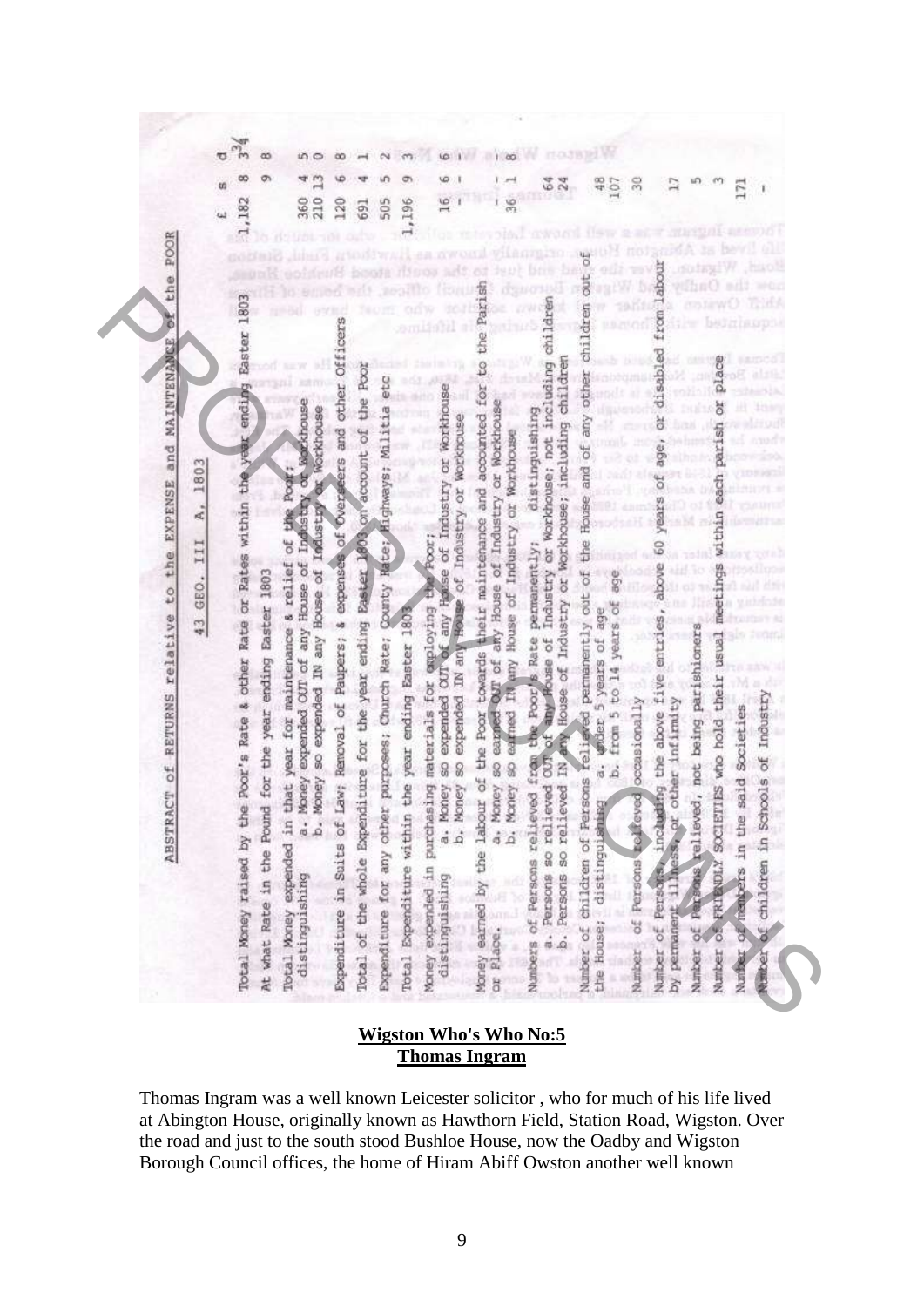solicitor who must have been well acquainted with Thomas Ingram during his lifetime.

Thomas Ingrain has been described as Wigston's greatest benefactor. He was born in Little Bowden, Northamptonshire on March 31st, 1810, the son of Thomas Ingram, a Leicester solicitor. He is thought to have had at least one sister. His early years were spent in Market Harborough where his father was a partner in the firm Wartnaby, Shuttleworth, and Ingram. He was educated at two private boarding schools. The first, where he attended from January 1816 to Christmas 1821, was owned by a Mr. James Lockwood grandfather to Sir Frank Lockwood a solicitor-general. A glance at White's directory of 1846 reveals that in Silver Street, Leicester Jas. Mitchell and Son are said to be running an academy. Perhaps this is the school that Thomas Ingram attended. From January 1922 to Christmas 1825 he attended a school in London. His father dissolved the partnership in Market Harborough and came to Leicester about 1830. Many years later at the beginning of the 20th century he wrote to the Times giving some recollections of his schooldays in London in the 1820s. He was able to remember going with his father to the polling booth at the Hasting Cave elections of 1826. He remembered catching a chill and spending a period of convalescence in Brighton. It is an example of his remarkable memory that he was able to write his recollections of this period in his life almost eighty years later. Where he utterded from January 1816 to Christmas 1821, was owned by a Mr. James<br>
Lockwood grandifather to Sir Frank Lockwood a solicitor-general. A glance at White<br>
directory of 1846 reveals that in Siver Street, Leiceste

He was articled to his father, Thomas Ingram senior, who was at that time in partnership with a Mr. Loseby and for a time the practice was known as Ingram, Loseby and Ingram. In April 1836 he was appointed Clerk to the Billesdon Poor Law Union a post which he held for fifty five years until his resignation in November 1891 when at 80 years old he was the oldest Clerk in the County.

In White's directory of 1846 he is said to have a house in Horsefair Street Leicester. In the Post Office directory of 1855 he is practising from 33 Friar Lane with a residence in Welford Road. In 1864 his firm is called Ingram and Loseby and is at 34 Pocklingtons Walk. By 1870 his practice address is 2 New Street and his home is said to be Great Wigston. During this time he married Frances Dowley Jackson who had been born in Leicester about 1810.

White's trade directory of 1862 contains the earliest reference to Thomas Ingram in Wigston. Under Wigston it lists "Ingram of Bushloe End". A glance at the 1871 census reveals that Thomas Ingram is living in Blaby Lane, his age is given as 61 and his occupation as solicitor, Registrar of Leicester County Court and Clerk to the Billesdon Union. Living with him was his wife Frances also aged 61, a visitor Eliza Jane Jackson of Leicester and four servants to attend to their needs. The 1881 census mentions the name Hawthorn Field. Frances Ingram is said to be a farmer of 70 acres employing 4 men. They have four female servants; a cook and dairymaid, a parlourmaid, a housemaid and a kitchen-maid.

Thomas Ingram was a well known and generous local benefactor. In All Saints Church he presented a stained glass window depicting "Christ among the doctors" in memory of his father and mother who had died in 1842 and 1864 respectively. At his expense a new south porch was erected in 1872. He is said to have provided for the church wall to be rebuilt. He was evidently a modest man as the stone tablet built into the north east corner simply states ...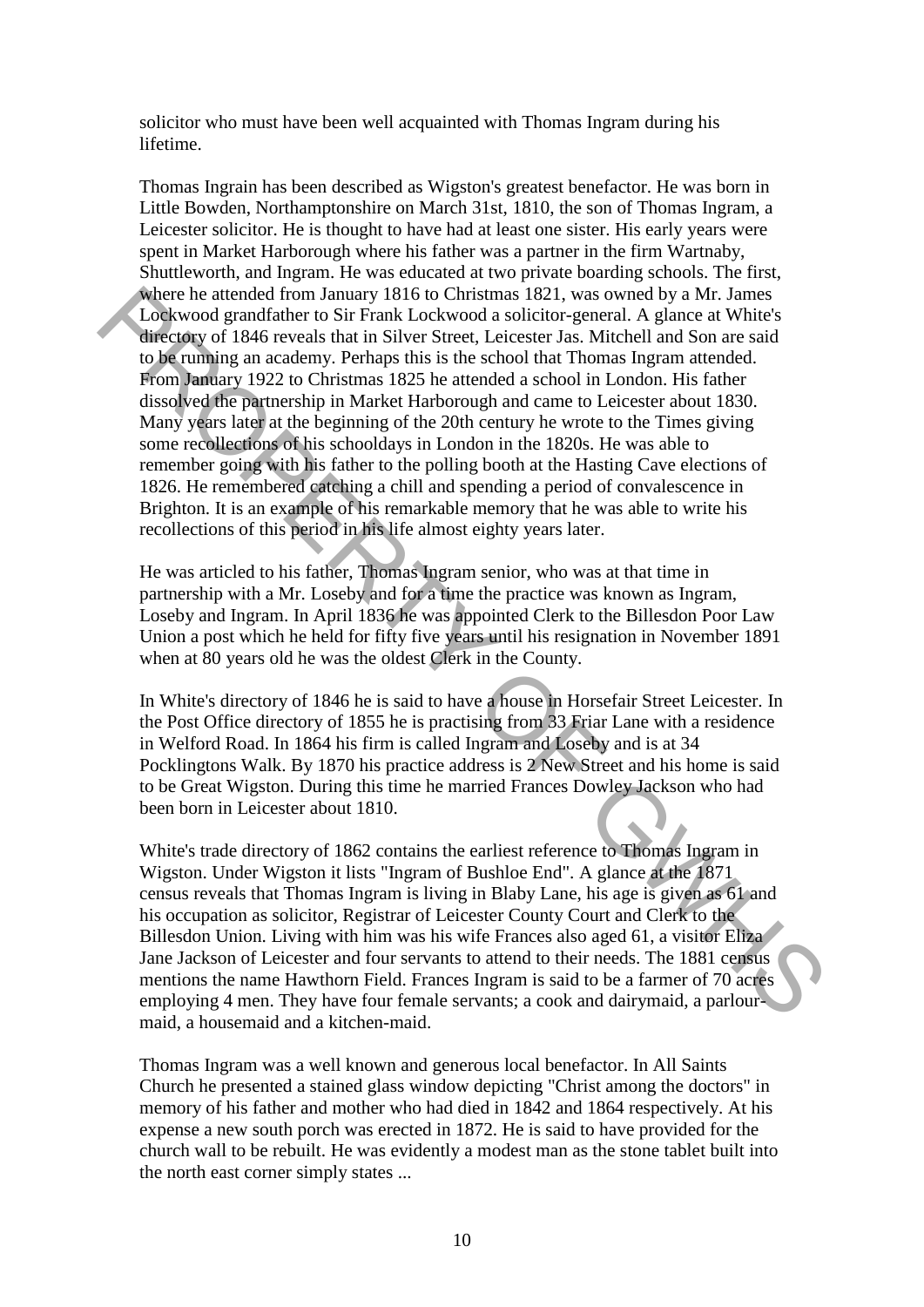"This Church Wall was built A.D. 1897

Queen Victoria's Diamond Jubilee Year, by a parishioner".

He had been appointed Registrar of Leicester County Court in June 1860 and he combined this office with that of District Registrar of the Crown Court. He broke many records in his profession including the holding of each of the appointments of Registrar of the County Court for 42 years, Clerk to the Billesdon Board of Guardians for 55 years, and solicitor to the Wyggeston Hospital Trustees for more than thirty years. On completion of fifty years service to the Billesdon Board of Guardians he was presented a silver rose bowl. He resigned the office of Registrar of the County Court at the age of 95 to give place in his own words "to a younger man". He had had exceptional qualifications for his County Court work. He had long experience of methods of procedure and together with sound legal knowledge and common sense he was an authority on County court practice. He was held in high esteem, not only for his legal acumen, but for his patience, courtesy and sympathy to rich and poor alike. In his speech in response on his retirement from the County Court on June 17th 1902 he finished with these words. We all remember the glorious message which Nelson sent round his fleet, on the last great day of his glorious life -"England expects every man to do his duty", and well they performed that duty. I have made that principle of duty the object of my life, and if I have succeeded in the least degree I owe it entirely to that creed. Now I bid you farewell. Like the Roman of old I retire to cultivate the few acres I possess, and in doing so I heartily wish you all health and prosperity. He was President of the Leicester Law Society in 1868 and treasurer from its formation in 1861 until the 1890s. In 1902 he was said to be the oldest solicitor living, having been admitted Michaelmas Term 1833. For SY sears, and solicitor to the Wyggeston Hospital Tractets for more than thin years. On completion of fifty years service to the Billesdon Board of Guardians he was presented a silver rose bowl. He resigned the office

Newspaper reports of the period show him to be a well respected man with a sense of humour. There appears to have been little professional or personal rivalry between Thomas Ingram and his neighbour, solicitor, Hiram Owston. Owston was Ingram's junior by 20 years and on many occasions they acted on each other's behalf in local matters.

At a Vestry meeting on 29th July 1867 Mr. Owston had submitted to have a footpath which passed over his land stopped up. Thomas Ingram spoke to the meeting on Mr. Owston's behalf. At a further meeting on the same subject in August Mr. Ingram yet again reported to the meeting and moved a proposal on Mr. Owston's behalf. On January 2nd 1869 much was given away among the poorer classes by the more wealthy inhabitants, Mrs. Owston gave articles of warm clothing and Mr. Ingram added some soup. When members of the community gathered for meetings he was frequently elected to the chair. He was a staunch conservative but never held municipal office declaring that his life was too busy to take a prominent stance in the work of the party. The Leicester Daily Mercury reports on January 31st 1874 that Mr. Warner was the Conservative candidate for the next Leicester Borough elections. Included on his Central Committee were T. Ingram and H.A. Owston.

On Thursday 4th of December 1884 a Vestry meeting was held to elect three members to the Wigston Burial Board, to replace Mr. Ingram and two others who had retired. Mr. Ingram presided. A political discussion resulted from the fact that three Liberals were nominated. Mr. Owston remarked that the matter was evidently being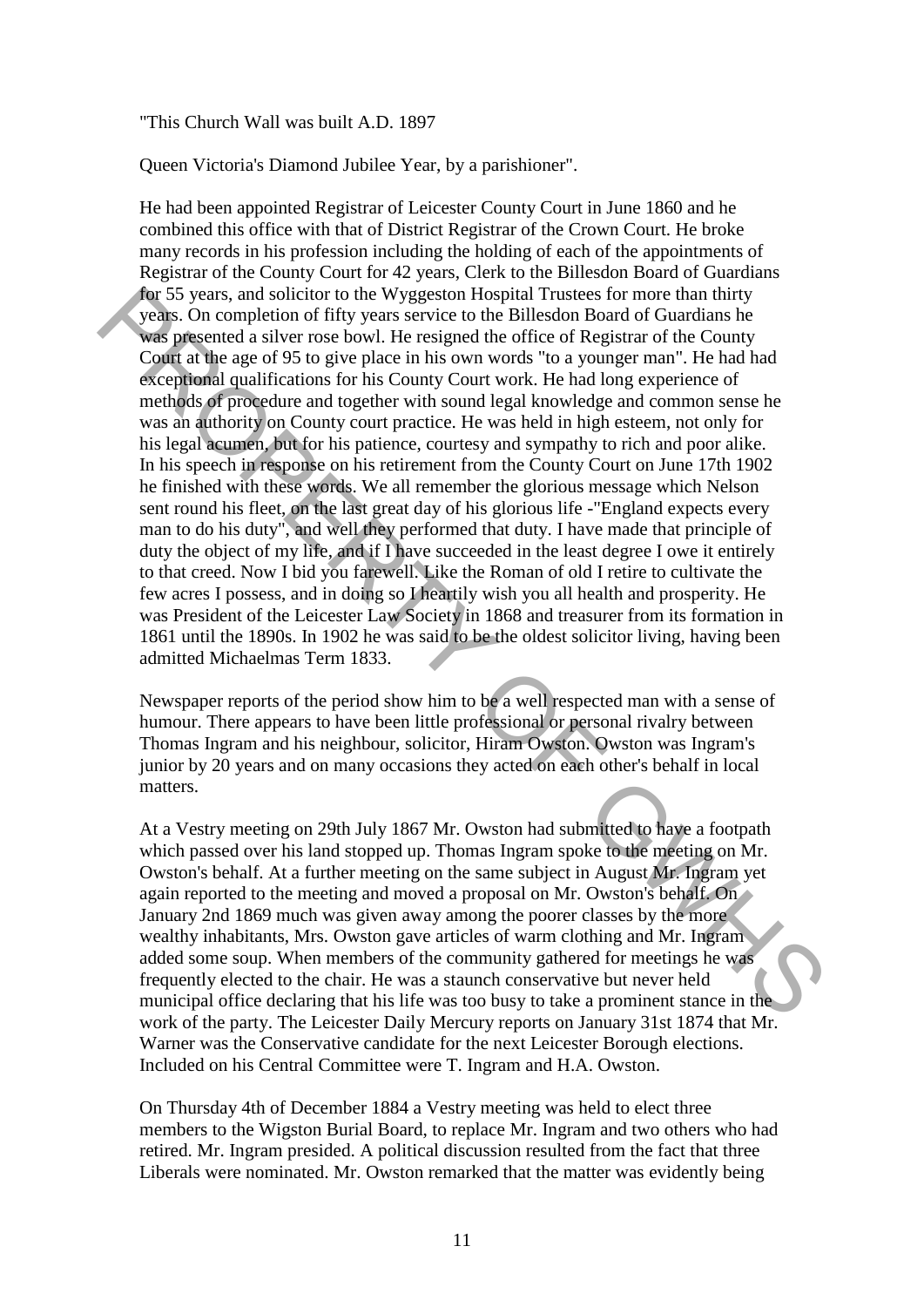made a political business by the Liberals. Upon which Mr. Wignall (a Liberal) replied that if the matter was being made into a political one then Mr. Owston's party were to blame. When the Burial Board had been formed it was to consist of an equal number from each party with the Vicar as chairman. Some time later the Vicar had resigned and one of the Liberal members died and Tories had filled the vacancies. "Was that sort of thing to go on year after year, because if so", Mr. Wignall announced, "he would retire from the offices he held in the parish". Mr. Ingram was thanked for presiding over what had evidently been a lively meeting.

In 1887 the nation celebrated the fiftieth anniversary of Queen Victoria's accession to the throne. Wigston was no exception in wishing to celebrate the Queen's Jubilee and on Monday May 9th 1887 a public meeting was held in the National Schoolroom. Mr. Thomas Ingram was voted to the Chair. It was proposed that a public recreation ground be set out to celebrate the Jubilee, and if sufficient funds were raised for this a treat be arranged for all the school children and people over 60 in the village. Thomas Ingram announced that three people had subscribed £10 each towards the event viz. Colonel Seddon, Mr. Owston and himself.

A committee was formed to explore the possibilities of arecreation ground. Another committee which included Mr. Ingram was formed to arrange a treat even if the first objective could not be reached. On Tuesday the 14th of June the final general meeting of this committee previous to the celebration took place, Mr. Ingram presided. The Wigston Gas Company was to supply gas free to anyone who wished to illuminate their premises. The children were to have tea in their respective schools and then march round to Mr. Ingram's field for amusements and a firework display. Several thousand people gathered in the grounds of Hawthorn Field where there was much dancing and singing.

Mr. Ingram was one of the first directors of the Great Wigston Gas-light and Coke Company when it was formed as a result of the Great Wigston Gas Act in 1889. In his later years when attendance at local meetings must have been more difficult, Thomas Ingram would express his opinion by letter. The letters were often read out by his old friend Mr. Owston, who would also offer to take the chair on these occasions. One occasion in particular was the Royal wedding of the Duke of York to Princess Mary Victoria of Teck in 1893. Mr. Owston read a letter from Thomas Ingram heartily supporting the object of the meeting. £43 was raised to treat the children and old people, 250 people partook of a substantial meat tea in the Public Hall, 200 children had tea in the National School and 700 had tea in the Board School. After tea the Wigston United Brass Band led the children through the decorated streets to Mr. Ingram's field where races and other games took place. Dancing was kept up with great spirit until quite late. The church bells rang peals throughout the day. In 1893 Thomas Ingram would have been 83 years old what pleasure he must have got from watching this spectacle from his home. In 1887 the nation celebrated the fiftieth anniversary of Queen Victoria's accession to<br>
the inhere. Wigston was no exception in wishing to celebrate the Queen Michies and<br>
on Morday May 9th 1887 a public meeting was held

Throughout his life he was committed to the Church. He was a member of the Archdeaconal Board for Church Extension. He had held the office of churchwarden at Wigston on several occasions and was churchwarden at St. Martins, Leicester from 1851-1853. He had also been Vestry clerk there for many years. Thomas Ingram contributed much to the life of Wigston but by far his most generous support in his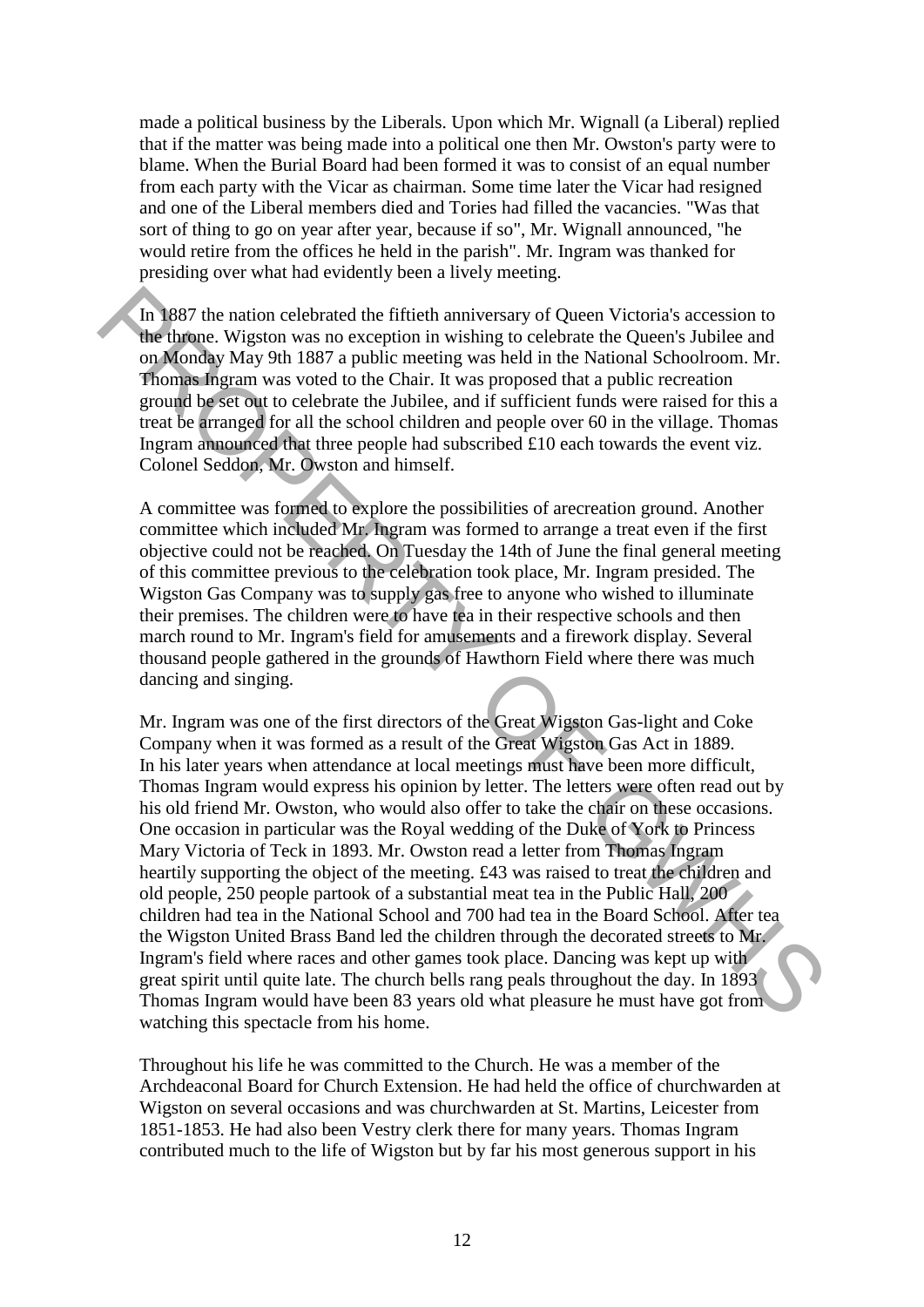later years was given to the founding and building of St. Thomas's Church in South Wigston.

South Wigston developed in the 1880s and was laid out in a grid-iron pattern by Orson Wright and it consisted mainly of terraced houses and two large hotels. "There is no more depressing sight", according to Hoskins, "on a wet Sunday afternoon". In 1891 the new ecclesiastical district of South Wigston and Glen Parva was formed. In his first letter to the parishioners W.G. Whittingham, the vicar-designate stated his objectives to be, "to build a Church and to get together a congregation of faithful men to use it". Mr. Orson Wright had given land as a site for the new Church. At the end of 1892 a meeting took place to discuss the financial position. Mr. Wright took the chair supported by Mr. Ingram. £1250 had been given or promised towards the nave of which Mr. Ingram had donated £1000 by far the largest single donation and a considerable sum of money. Mr. Ingram moved a resolution to the effect that. This meeting learns with unbounded satisfaction that the building of the new Church will commence early in the coming year, and expresses its earnest hope that the chancel may be proceeded with at the same time, and the Church completed as a whole, and pledges itself to use its utmost efforts to collect the necessary funds.

This resolution was seconded and carried unanimously. The vicar later reported that the meeting had a result which no one anticipated then, Our well-beloved and most sincere friend Mr. Ingram, whose presence, was a source of such pleasure to us all, took a chill which, in addition to a previous cold, rapidly resulted in a grave attack of pneumonia.

For several days Thomas Ingram lay at death's door and it seemed unlikely that he would recover. However he did recover and was restored to health. Preparation for the building of the new Church continued and Mr. Ingram's generosity was again evident as he promised fifty guineas towards the organ fund. On Tuesday July 26th 1893 the Foundation Stone of the Church of St. Thomas, Glen Parva and South Wigston was laid by Mr. Ingram. Mr. Bland the contractor presented Mr. Ingram with a silver trowel already spread with mortar and the stone was lowered into position and he declared it well and truly laid. The choice of Mr. Ingram to lay the Foundation Stone was met with the fullest approval of the parish. The vicar declared, The foundation of our new parish and Church have been principally due to Mr. Ingram, and nothing could be more fitting than that he should crown his own act by the material expression of it in the laying of a Foundation Stone. After the service, which had been led by the Band of the 1st Volunteer Battalion, Leicestershire Regiment, Mr. Ingram provided a tea for the united choirs and sidesman in the Clarence Assembly Rooms, for which he was heartily thanked. Later that year Mr. and Mrs. Ingram made a gift to the Church of the pulpit. The Church was finally consecrated on Thursday February 2nd 1894. Another example of Thomas Ingram's generosity occurred at this time. He undertook the responsibility of offering the £271 necessary to be eligible to apply for a grant from the Ecclesiastical Commissioners when the money could not be found from another source. In 1896 he gave the organ in memory of his wife, who had died in 1894. In 1901 he gave the bell tower and peal of eight bells, the bells were engraved, bigetives to bo, "to build a Church and to get together a congregation of faithful men<br>
to use it". Mr. Orson Wright had given land as a site for the new Church. At the end of<br>
1892 givenetig took place to discuss the fin

"Ego et soch septem Laudem del sonamus" Thos. Ingram donavit A.D. 1901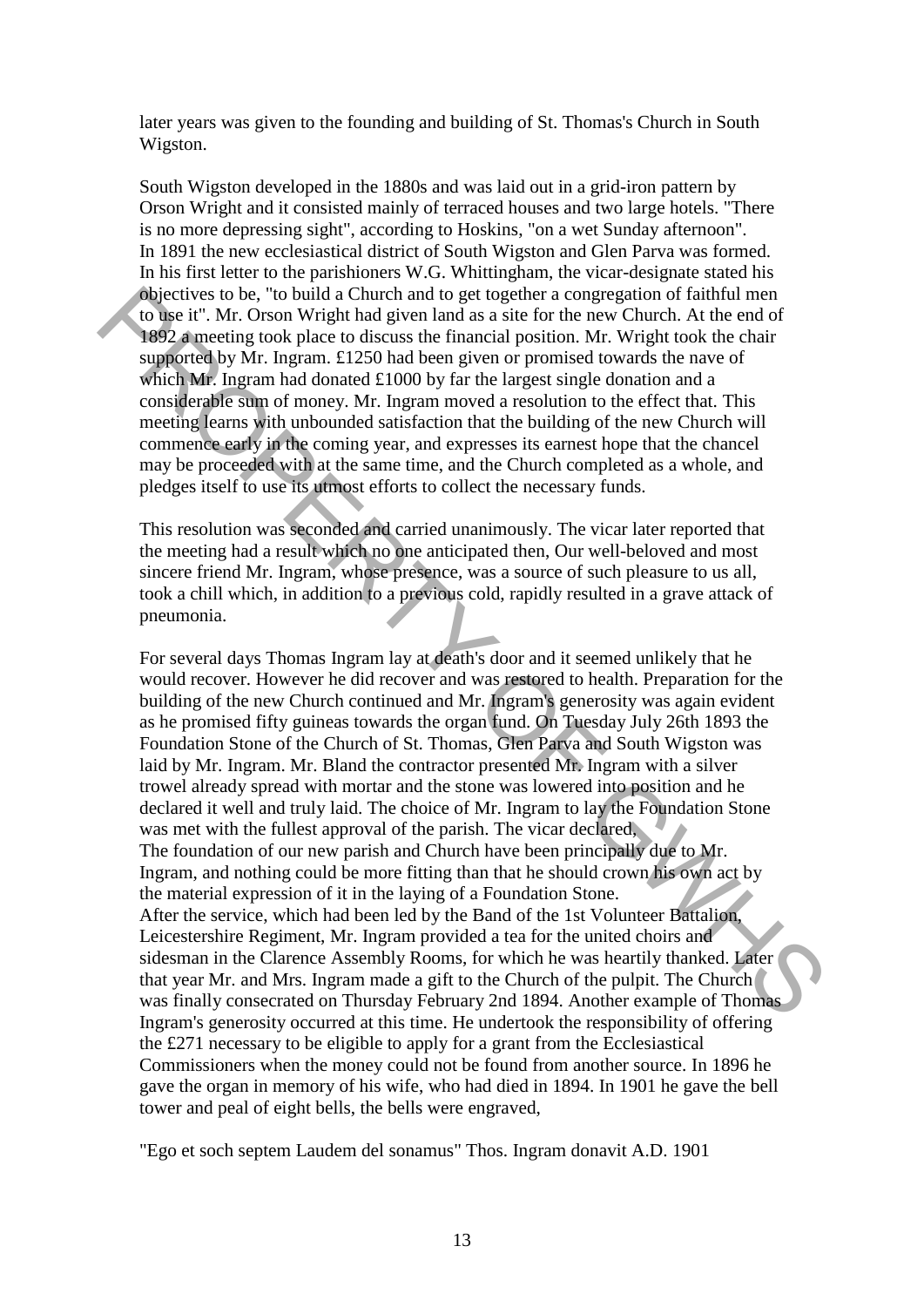Thomas Ingram was also one of the principal landowners in Wigston. In Leicester Domesday of 1873, said to have been compiled for voting purposes, he is said to have had 50 acres 3 rods and 14 perches of land in Wigston Magna with a gross estimated rental of £207. In 1888 when he made his will his land amounted to 40 acres adjoining his house, 9 1/2 acres, bought from George Shipp, situated near the railway and 2 meadows near to Kilby Bridge amounting to 18 acres.

During this time he continued to practice as a solicitor, and he was held in the highest esteem by members of his own profession and well respected by the younger generation of legal practitioners. The firm changed name many times as different partners were incorporated.

Thomas Ingram was active in many fields. Whilst he was a practising solicitor he had the habit of arriving early in the morning during the winter, then leaving later for hunting. He would then return to work at dusk and continue working into the evening, expecting his staff to do the same. He gave much advice to younger members of his office, he was fond of saying that whisky, smoking and the smell of old parchment never killed a lawyer. When he was originally articled there were no printed books of precedents and those used in his office had been drafted in his own hand and bound in calf. During his lifetime he took considerable interest in outside affairs. He was an old Volunteer and always took a great interest in the force. He was one of the original members of the Leicester Architectural and Archaeological Society, founded in 1855, and for some years acted as its honourary secretary. He spent many holidays travelling on the continent. He was said, at the age of ninety, to have driven from Wigston to Bognor Regis in an open carriage with a pair of horses to visit Mrs. Mortlock, his sister. He was said to have offered £1000 to the Leicester Royal Infirmary on the condition that nine others did the same. Second by members of his sources on and well respected by the younger<br>
generation of legal practitioners. The finn changed ange many times as different<br>
partners were incorporated.<br>
Thomas ingram was sactive in many fields

Thomas Ingram died on March 23rd 1909 in his 100th year and seven days short of his 100th birthday having remained in good health until a few days before his death. On the 14th of May 1909 probate was granted on Thomas Ingram's will to A.P. Moore the surviving executor. Alfred Percival Moore was his business partner and friend. Thomas Ingram had made several codicils to his will presumably as family circumstances changed with his increasing age. He left generous legacies to his servants and to clerks in his office. He made provision for the children of his sister Mary Ann Mortlock, and also for his late wife's brothers and sisters and their offspring.

His obituary appeared in the Leicester Daily Post of Wednesday March 24th 1909. His funeral was reported in the Leicester Daily Mercury of March 29th 1909. It had taken place the Saturday previously. There had been a service at All Saints Church, Wigston conducted by the Rev. R.C. Palmer followed by interment at Welford Road Cemetery in Leicester. Many clergy and members of the legal profession were present. The principal mourners were his nephew Rev. C. Mortlock, the Misses Chapman, the Misses Jackson (sisters-in-law), Miss Jackson (grand-niece), Mr. C.T. Moore, Mr. A.P. Moore and Dr. Moore. As the cortege made its way to Leicester eight members of the Midland CountiesAssociation ascended the tower of St. Thomas's Church in South Wigston and rang, with the bells half-muffled, a full and complete peal of 5040 Grandsire triples as a tribute to the donor of both tower and bells. Mr. Ingram had been a friend of the bell-ringers and a honourary member of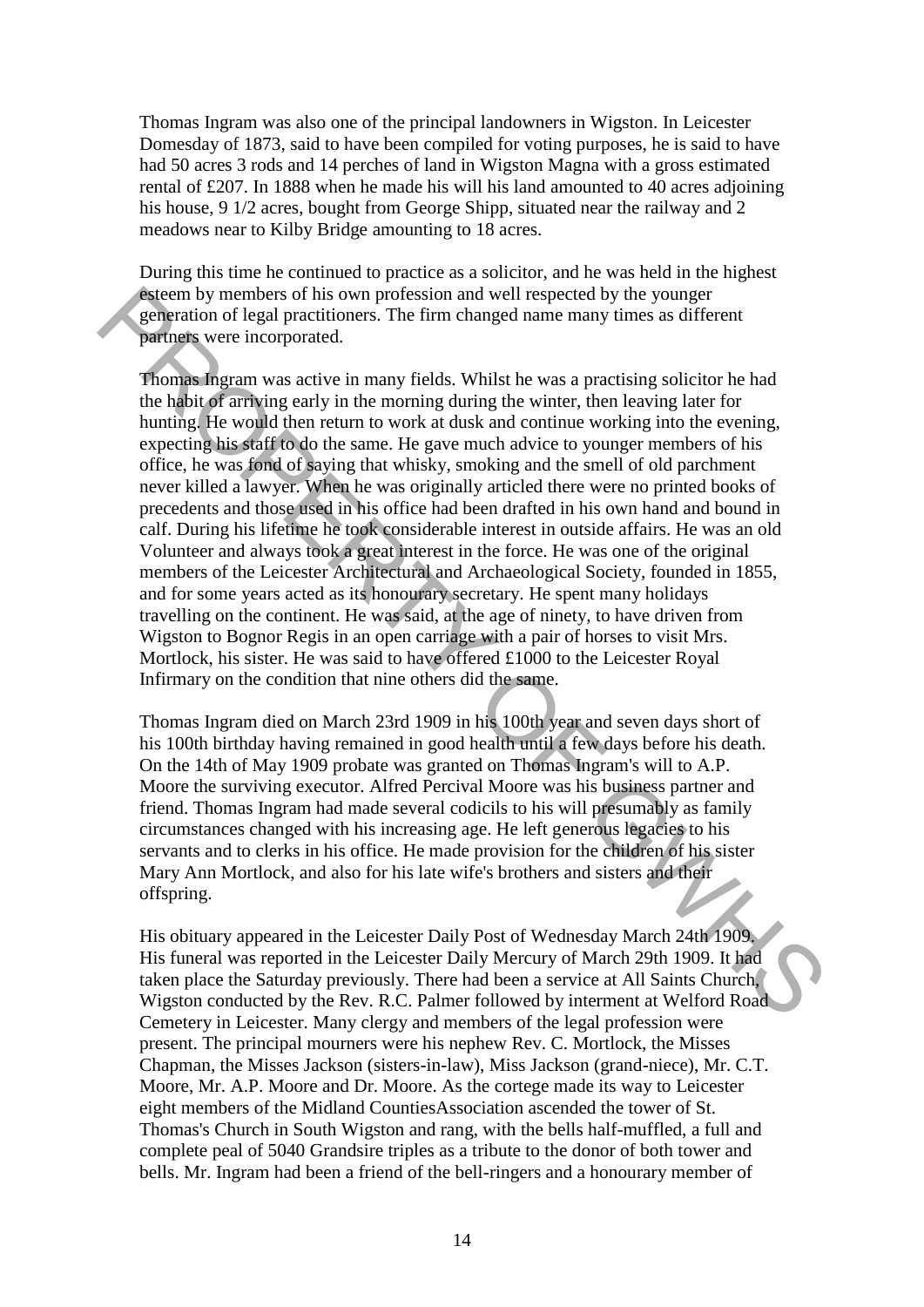their Association. Thomas and Frances did not have any children and Hawthorn Field and its grounds came into the possession of his nephew The Rev. C.F. Mortlock. (This months Who's Who has been researched in part by Chris Smart for her M.A. Course at Loughborough University).

\*\*\*\*\*\*\*\*\*\*\*\*\*\*\*\*\*\*\*\*\*\*\*\*\*\*\*\*\*\*\*\*\*\*\*\*\*\*\*\*\*\*\*\*\*\*\*\*\*\*\*\*\*\*\*\*\*\*\*\*\*\*\*\*\*\*\*\*\*

# **LONG STREET, WIGSTON1 HAGNA, A CENTURY AGO**

This title concludes the series giving details of the four main streets of Wigston Magna a century or so ago (see the Greater Wigston Historical Society's Transactions No. 36. Bell St, No. 42. Bulls Head Street and No. 57. Moat St).

In appearance, the various facets of a village turning away from agriculture and its allied trades into a sizeable place of small industries were very much in evidence. The arrival of the railways to the area also widened the scope for employment. Of the four examples, Long Street was by far the more pleasing to the eye for it contained a nunter of fine buildings and a tree lined stretch with a view to Long Lane and All Saints Church at its southern end. This title concludes the series giving details of the four main streets of Wigston<br>Magna century or so ago (see the Greater Wigston Historical Society's Transactions<br>No  $\overline{36}$ . Bell St, No. 42. Bulls Head Street and No

Beginning with a cluster of small shops and houses at the Bell Street end there followed the recently opened Board School, now the Leicestershire Record Office. Next came the Manor House, the hone of James W. Hulme M.D. a surgeon who lived with his elderly mother described as a gentlewoman, who had 4 servants to attend them. After the farm of William Yates was the rather grand Wigston Hall with its high brick wall overhung eventually with mature trees.

On the opposite side of the road lay the paddock belonging to the Hall and a field that in due course became the Peace Memorial Park, known locally as Little Park. text came what was called the Congregational Chapel, until very recent times, with its four Doric colums looking somewhat out of place in a red brick village. After its neighbour, The Manse, came the National School, now a car park for what was called at the time, the Working Mere Institute.

The first of three Courts followed, the one at the end of Willow Place had five dwellings (shown by the letter C on the map) homes for a total of 32 folk. The two houses at the end of this track, Willow Cottages, are not taken into this record. Then came Clark's Hospital with all eleven sections occupied by the elderly (now replaced by a modem version on the same site).

The only other building of note was the Durham Ox, prior to 1817 called the Woolpack, at the comer of Blunt "s Lane.

Opposite Clark's Hospital and behind the larger houses on the street, lay the other two courts (shown as A and B en the map) containing together eight small homes lived in by 41 people in a congested area of agricultural and other workshops.

A total of 291 people resided in the street in 69 houses, plus one more in each of the hospital homes.